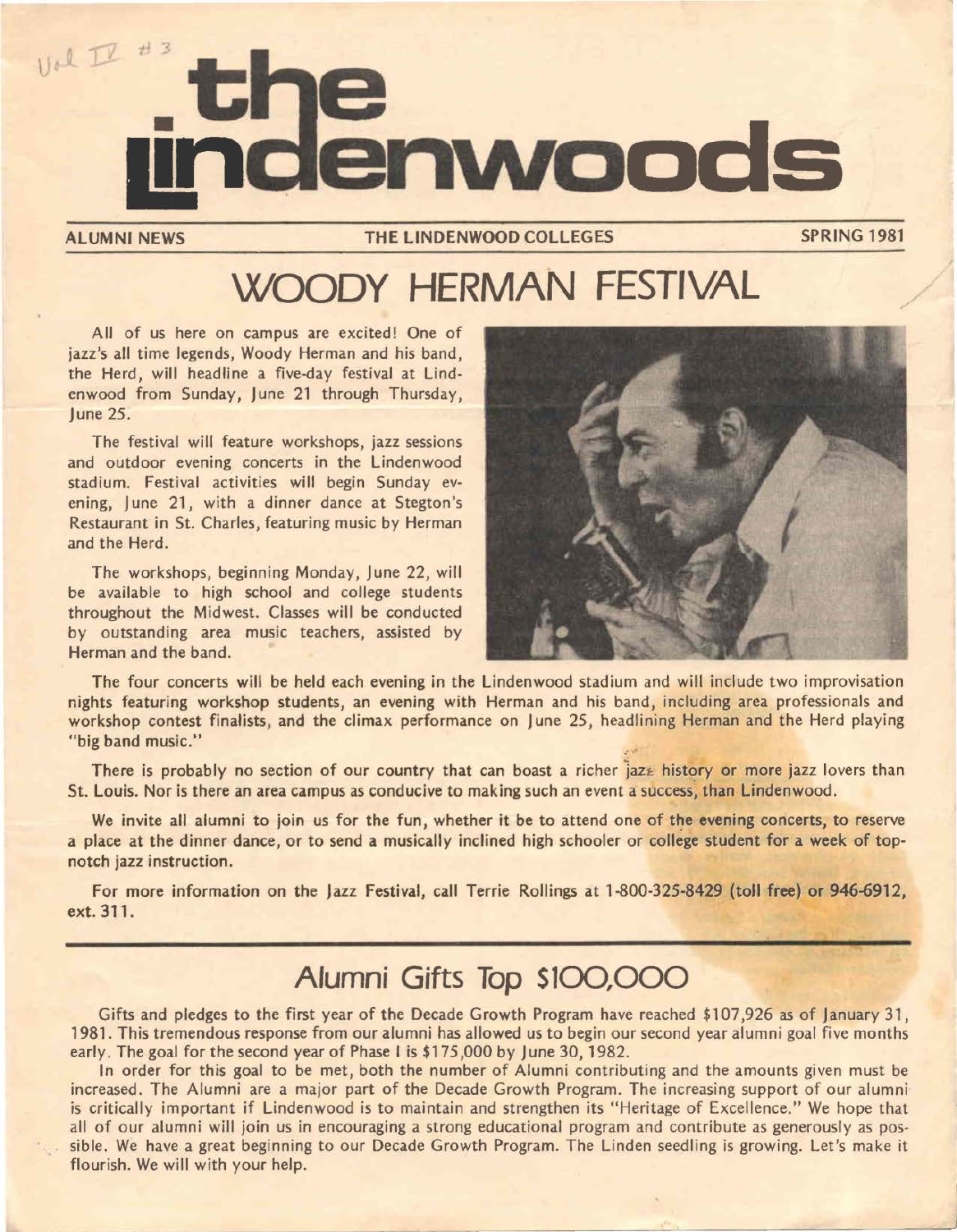## LETTER FROM THE PRESIDENT

To Students in the Horsemanship Program and Their Parents:

This is another letter I'd rather not write. It results from an extended detailed study by our own executives and has been reviewed and supported by experts from outside Lindenwood.

For many years Lindenwood has had a respected horsemanship program of which the entire community could be justifiably proud.

The economics of our nation and of higher education in particular has made this increasingly difficult to support. For the last several years, in spite of increasing special fees, it has been necessary to take funds from other departments to pay for horsemanship. At the same time it has been necessary to divert tuition income from the majority of our students to support this program for a few.

Our efforts to develop outside income to support horsemanship have been unsuccessful Our efforts to work out arrangements with other riding academies in the area have failed.

It is, therefore, with much regret that I must tell you that the program and courses in horsemanship at Lindenwood will be discontinued May 31, 1981.

Sincerely,

Robert Johns President

### NANCY HAMILTON SCHEBECK Exhibits at Lindenwood

The oil paintings of Nancy Hamilton Schebeck will be on display at the Hendren Gallery, from April 3 to May 1.

Schebeck received her undergraduate degree from Lindenwood and an M.F.A. from the University of Minnesota. She taught art at the American International School in Vienna, Austria and after returning to this country assumed a position as lecturer in the Fine Arts Department at Howard University in Washington, D.C. Most of her works are in private collections in the U.S. and Austria. There will be a reception for the artist Friday, April 3 from *5* p.m. to 7 p.m., sponsored by the Associates of the Fine Arts of Lindenwood. Alumni are invited to attend and to meet and chat with Ms. Schebeck.

The Henderen Gallery is located in the Fine Arts Building on the Lindenwood campus, Gallery hours are 9 a.m. to *5* p.m. Tuesday, Thursday and Friday and 9 a.m. to 10 p.m., Monday and Wednesday.

### *Dear Alumni,*

*Your alma mater is once again having Its annual fair. This year's theme Is "Renaissance of the Mid-West."* 

*This theme was chosen because it greatly exemplifies what Is going on at L/ndenwood, a rebirth. With this rebirth we would like to strengthen the bond between the Alumni and the College, for you are and will continue to be a part of Lindenwood.* 

*There will be food, games, exhibits, entertainment and of course, fun!*  We would be more than happy if you would make this affair complete by honoring us with your presence on May 10, 1981, *from noon until 7:00 p.m.* 

*Sincerely yours, Karen Lynn Simmons, Special Projects Commissioner* 

### **ALUMNI NOTES OF INTEREST**

The Alumni Association Officers for 1980-81 are: Leandra Lewis '74, **President;** Marilyn **Bennett** Noonan '69, Vice President; Sharon Serre Smith '75, Secretary; Ann Riker '72, Treasurer; Tanya Yeldell Mallory '69, Past President.

Lindenwood is having a Sunday Brunch the first Sunday of each month in the Cardinal Room, Ayres Hall. If any of you are interested in attending or want more information contact the Alumni Office.

The Alumni Council at its fall meeting voted to charge yearly alumni dues of \$12.00 which will include receiving the Alumni magazine and other newsletters.

This will become effective the beginning of the fiscal year, July 1. The response has been good. If you have not sent in your check, please do so as soon as possible as you can keep in touch with Lindenwood.

Please send any notes of interest for class notes to the Alumni Office, Lindenwood College, St. Charles, Missouri 63301.

### **DATES OF INTEREST**

Cotillion: April 18, 1981 Henry VIII Restaurant 9:00 - 1:00 Band: Constellations

*Spring Fling Fair:* 

May 8, 9, 10 On Campus May 8: Kick-off dance 9:00 - 2:00 in the cafeteria May 9: Spring Fling 12:00 Noon

May 10: Fair 12:00 Noon

*For more information contact Karen Simmons, Box 542, Lindenwood College, St. Charles, Missouri 63301* 

*Commencement:* 

May 23, 1981, 10:00 a.m. Lindenwood Campus

*Alumni Reunion Weekend:*  October 16-17, 1981 Classes ending in 1 & 6 will be honored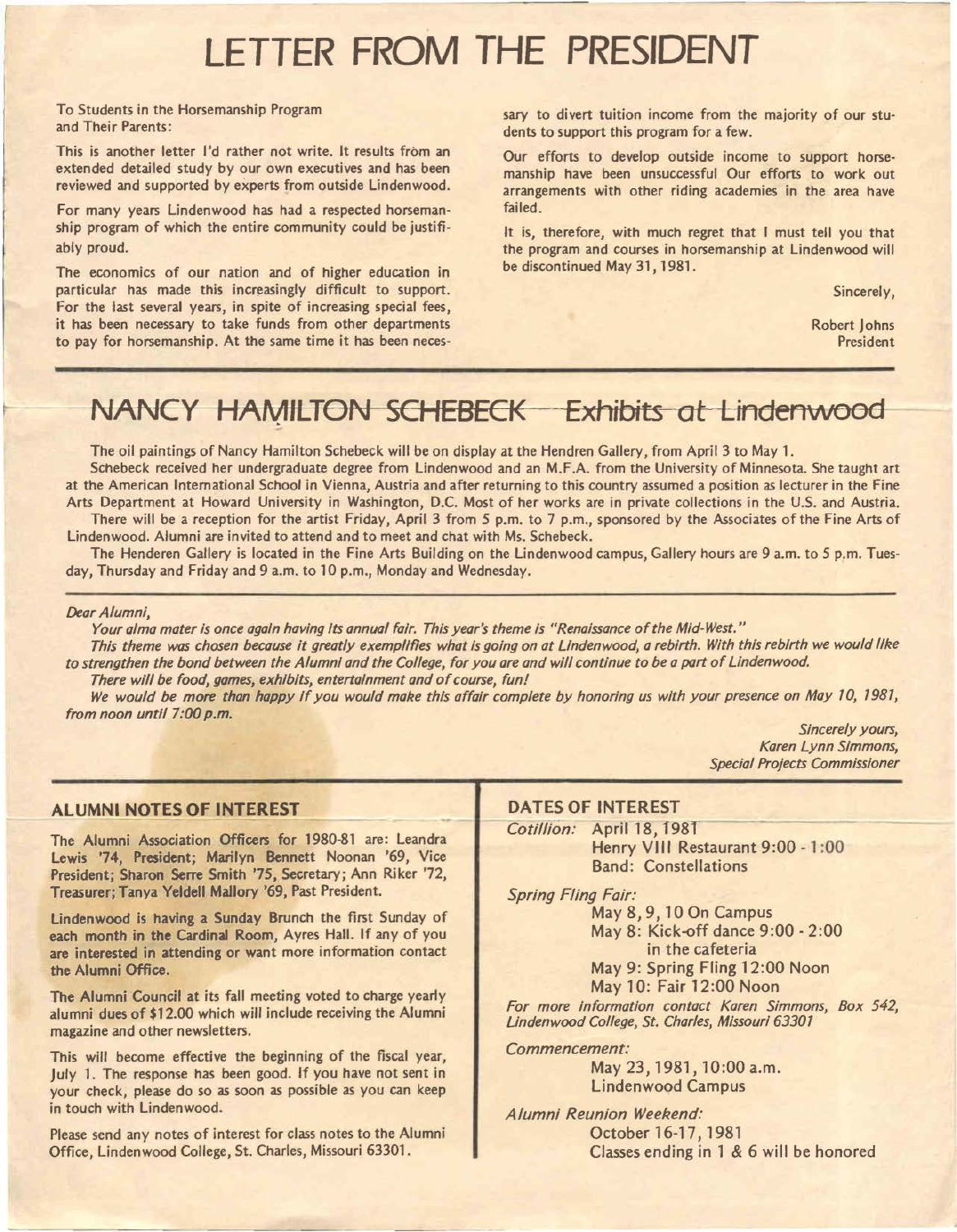# **CLASS NOTES**

- 1927 Pauline Davis Hedgecock is enjoying retirement and went to China last August.
- 1928 Nellie Ruth Don Carlos Petty who lives at 707 Ridgeway Drive, Liberty MO 64068 would like to write to any of the gals who lived on 3rd floor Nie· coils, 1924-25.
- 1933 Virginia Manrose Peirce is assistant manager of Texas Dental Supply in Houston, TX would welcome seeing and classmates who come to Houston.
- 1933 Dorothea Knepper has moved to Buffalo, WY after retirement and is doing a lot of traveling.
- 1936 Evelyn Brown Miller has been teaching for 35 years • For 27 years has taught third, fourth and fifth grades at Mary Institute in St. Louis, MO.
- 1941 Genevieve Kniese Chaudhuri is a member of the Pittsburgh Symphony Orchestra.
- 1939 Helen Semprez Estes is manufacturing quality specialist with Hallmark Cards, Inc. · Topeka Production Center. She recently celebrated her 30th anni· versary with Hallmark Cards.
- 1943 Phyllis Gambill Ryding lives in Bir· mingham, Michigan and recently cele· brated her 35th wedding anniversary. Her sister Nancy who was a freshman, at Lindenwood in 1943, lives in Rio DeJanerio, Brazil and is the mother of four children.



**DORIS BANTA PREE** 

- 1943 Doris Banta Pree formerly in private law practice has been named Vice President and General Attorney of St. Louis County Water Company.
- 1948 Arline Heidman Miller is living in York PA and serves on the York County Cancer Auxillary Board.
- 1948 Arminta Nichols Berry lives in Little Rock AR and plays the violin in two orchestras · the Arkansas Symphony and VALR Orchestra.
- 1950 Charlotte Nolan lives in Harlen, KY and teaches 8th grade English in Harlen Junior High School. Over a period of 7 years she has written and directed more than 200 weekly as· semblies which have utilized the participation of over 8000 students.
- 1954 Janet Carlon Nelson who lives in Omaha, NE is the advertising director and a free-lance wirter for a bi-weekly newspaper.
- 1956 Janet Lewis Bornstein has moved back to her hometown of Sikeston, Missouri and is helping a friend in a gift shop.
- 1958 Sydney Finks Reding who lives in Stillwater, Oklahoma is the mother of four children and works as a Savings Counselor for Stillwater National Bank
- 1959 Bettie Teasley Hill as of Feb. 1 has opened a shop with 2 friends in the square of Lebanon TN. The shop is called "Lebanon Table Top & Decor· ation Accessories".
- 1959 Judith K. Peterson is enjoying teaching the 5th grade and singing with the Seattle Symphony Chorale.
- 1960 Linda Cotton Jennings is doing vol· unteer work at a museum, teaching a book group in her elementary school, active in AAUW and lives in Santa Ana, CA.
- 1960 Nancy Russell Dover is teaching fresh· men English and American Literature at **Westark** Community College in Ft. Smith, AR.
- 1961 Nan Vancil Biddle recently graduated from Miami University at Oxford, Ohio with a bachelors degree in nursing and is now employed as a clinical educator at Kettering Memorial Hos• pital.
- 1962 Jerry **Pat** Harrison Miller has been living in Sao Paulo, Brazil since 1976. She has two daughters and her husband is Director for Dow Corning Do Brazil.
- 1963 Carol Osadcky Meuser has moved to Logansport, IN from South Dakota. She hopes to get back to Lindenwood for a visit.
- 1963 Carol Krahn is in her 15th year of teaching at the Senior High School in Arnold, Missouri.
- 1964 Virginia Stark Schlecht lives in Mt. Prospect, IL and has been working for an orthodonist for four years.
- 1964 Maxine Meyerhardt has been elected Vice President and Manager of cus• tomer service for the Institutional Network Corp., a New York City based firm. She is the first Vice President for customer services in the history of the company.
- 1964 **Margaret** Arnhordt Is Vice Chairperson for the 1981 Snake River Symposium held in conjunction with the College of Southern Idaho.
- 1966 Valeria Restifo lives In Annapolis and has taken a new position as continuing education instructor in a Washington, DC hospital.
- 1969 Anne Doherty Khosiapour has received her Ph.D. in Art History from the University of Wisconsin.
- 1969 Nancy Porter Blackwell is president of the school board of Cuero, TX, Independent School District, and was just elected an elder of the First Presbyterian Church, Cuero, TX.
- 1969 Laura Thomas Randall is teaching sixth, seventh and eighth grade math in the gifted program in both middle schools in McAlester, OK.
- 1970 Diane Gudley Stark is Placement and Contract procurement Coordinator at the McDonough County Rehabilitation Center and is living in Macomb IL.
- 1971 Meryl Woolf is working as Juvenile Probation Counselor for the state of Rhode Island and received her **M.A.**  in Rehabilitation Counseling from Rhode Island College.
- 1971 Jacque Hansbrough Sonntag **is a Sales Manager** for Xerox Corporation hand· ling the Department of Defense and recently relocated in Alexandria, VA.
- 1971 Robert M Yuna is now assistant news director at KDKA•TV in Pit· tsburgh.
- 1973 Linda Williams is a reporter and a week-end producer for WTVT Chan· nel 13 in Tampa · St. Petersburg.
- 1973 Linda Fredmeyer has been named to the Outstanding Young Women of America.
- 1973 Joellen Schertz is Associate Merchandise Manager at Macy's in White Plains, NY.
- 1973 Frank Accarrino who has been with KSDK in St. Louis for 7 years as an Engineer, Technical Director of Tech· nical Operations, has moved to the NBC·TV network in New York City as Technical Supervisor of on-air facilities
- 1975 Mary Jane Jennings Stutz is in her 6th year. as Lower School Music teacher at University • Liggett School, Grosse Pointe, Michigan.
- 1975 Brad Anderson is working as a fran· chising representative for the Cable Television Division of Viacom Inter• national in Milwaukee, Wisconsin.